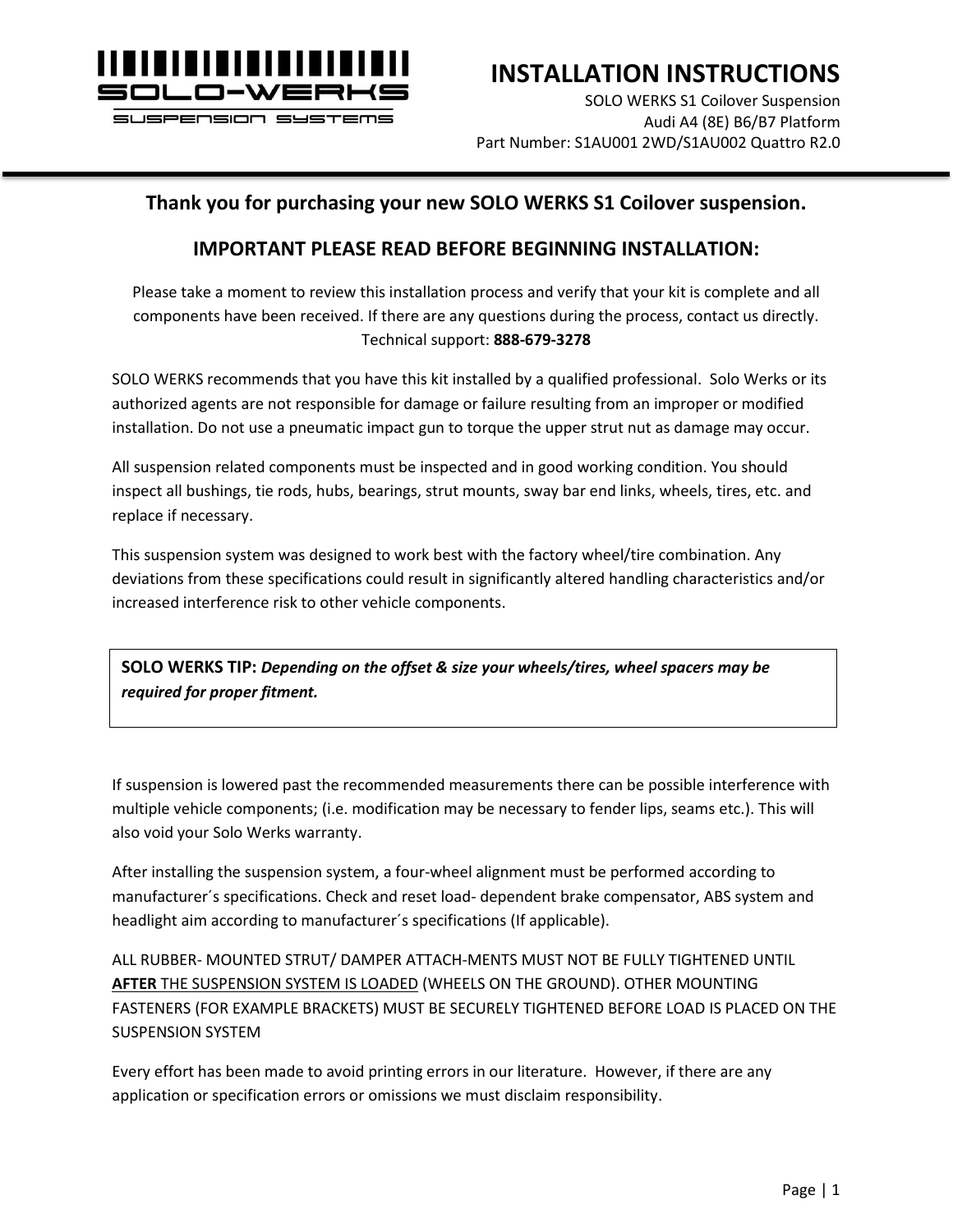

SOLO WERKS S1 Coilover Suspension Audi A4 (8E) B6/B7 Platform Part Number: S1AU001 2WD/S1AU002 Quattro R2.0

### **Original Suspension Removal- Front:**

**SOLO WERKS TIP:** *Disconnect Headlight level sensor on control arm (if equipped) before any other steps are taken. Disregard for this step could result in damage to sensor link.*

- 1. Support Lower Control Arm/Spindle with floor jack
- 2. Remove any lines/hoses from original suspension strut mounts
- 3. Remove OEM sway bar endlink from lower control arm
- 4. Disconnect tie rod end from steering knuckle
- 5. Disconnect upper control arms from steering knuckle
- 6. Remove three upper strut housing bolts that attach strut to the chassis
- 7. Remove Lower strut bolt/nut from lower control arm
- 8. While pushing down on the suspension you will now be able to remove the OEM strut as an assembly (strut housing, spring, upper strut mount, upper control arms)

**NOTE:** If you are using your existing upper strut mount, control arms (Fig 1 #2) you must remove these items from the strut assembly. These items are under extreme pressure from the front spring and must be removed using an appropriate spring compressor to relieve the pressure. Follow the directions given by the manufacturer of the Spring Compressor to safely remove the spring and disassemble the Strut Assembly.

**SOLO WERKS TIP:** *OEM suspension components such as strut mounts bearings, control arms, etc. are a consumable/wear item and are a known fail point on this chassis. Solo Werks recommends using new mounts with new OEM Bearings and leaving your original suspension as an assembly. These parts are available from your Solo Werks Dealer or your local VW/Audi parts dealer.*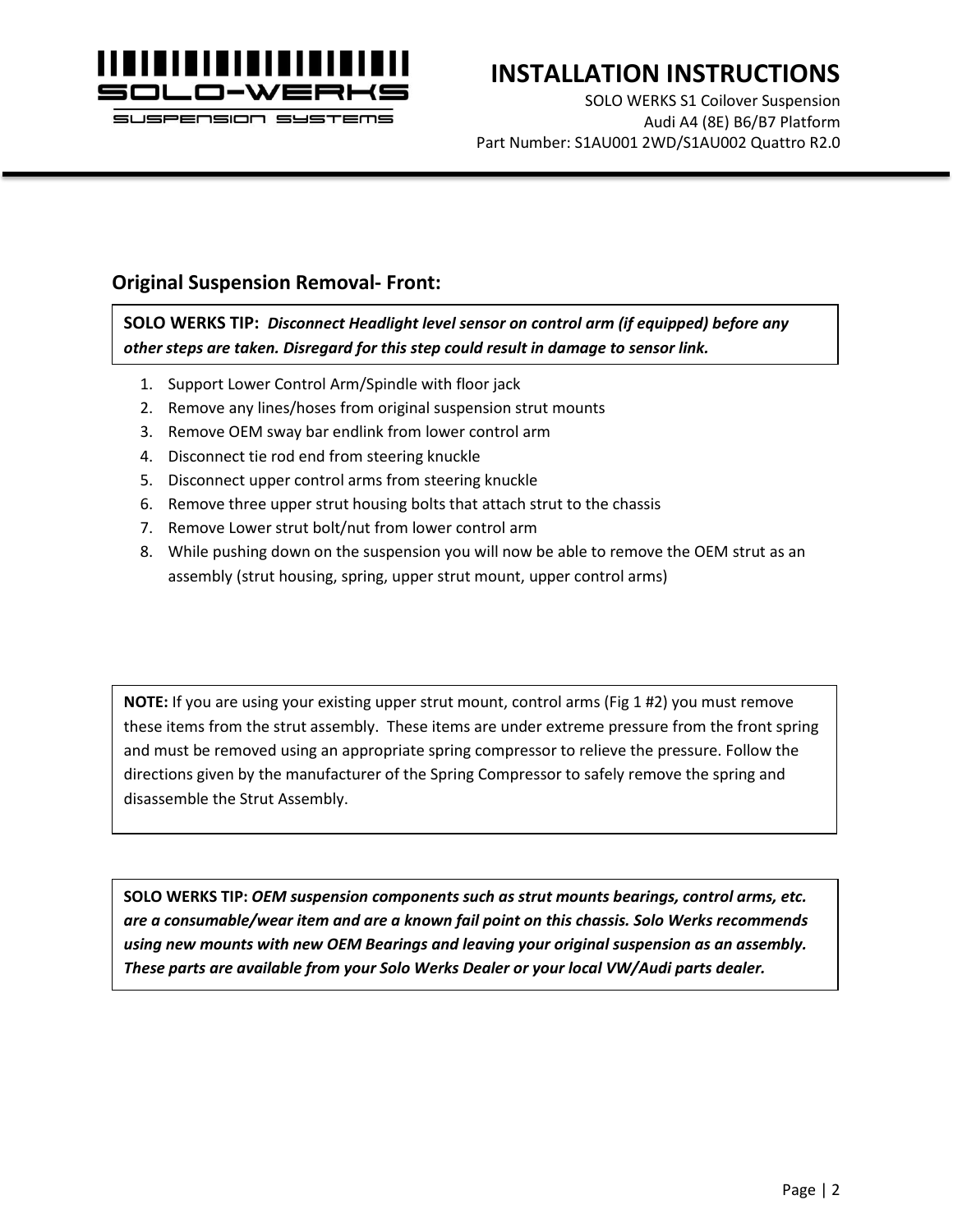

SOLO WERKS S1 Coilover Suspension Audi A4 (8E) B6/B7 Platform Part Number: S1AU001 2WD/S1AU002 Quattro R2.0

### **Solo Werks Coilover Pre-Assembly – Priming the Dampers**

**SOLO WERKS TIP:** *As the suspension is shipped and stored in a horizontal position, it is advisable to exercise or Prime the shock absorber before you install them to ensure that the internal contents are in the correct chambers. Therefore, we advise that before you assemble the front coilover shock absorber, take a moment to purge the shock absorber.* 

*To do this, one side at a time remove the following from one of the front Coilover Assemblies (if equipped):*

- *Two Upper fasteners (lock nut and securing nut)*
- *Upper Spring Perch*
- *Main Spring*
- *Spring Isolator*
- *Helper Spring*

*You will then be left with the coilover strut with the bumpstop and vent disc on the shaft. Pull the bumpstop up to the top of the chrome shock shaft, just before the threaded portion.* 

*With the shock upright (as it would be installed in the vehicle) compress the shock shaft until the bump stop touches the shock housing, and then pull to extend the shock shaft back to full extension.*

 *Repeat 3-5 time minimums. You will notice the shock forces getting progressively harder each time. Once they feel consistent each way, you are ready to install.*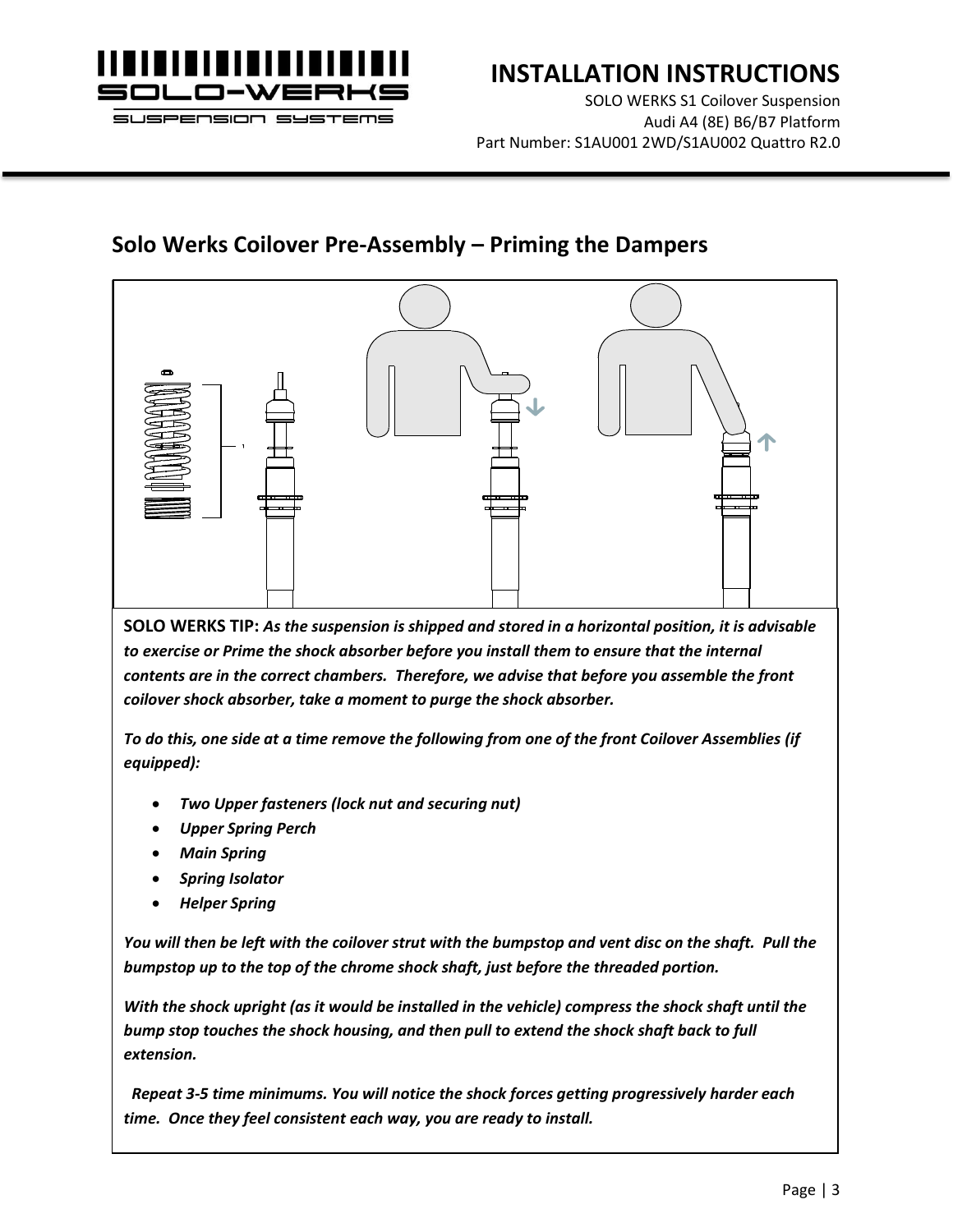

SOLO WERKS S1 Coilover Suspension Audi A4 (8E) B6/B7 Platform Part Number: S1AU001 2WD/S1AU002 Quattro R2.0

# **Fig. 1 Front**



|               | Description          | Part Number |  |  |
|---------------|----------------------|-------------|--|--|
| 1             | <b>Top Nut Nyloc</b> |             |  |  |
| $\mathcal{P}$ | Oem Upper Mount      | 8E0412377C  |  |  |
| 3             | Elastomer Bumpstop   | S1-004      |  |  |
| 4             | Damper Shaft         |             |  |  |
| 5             | Vent Disc            |             |  |  |
| 6             | Lower Spring Perch   | S1AU002-06  |  |  |
| 7             | Lock Ring            | S1AU002-06  |  |  |
| 8             | Damper Housing       | S1AU002-01  |  |  |
| 9             | Lower Strut Mount    |             |  |  |
| 10            | Spring Assembly      |             |  |  |
| 11            | Main Spring          | S-1309      |  |  |
| 12            | Spring Isolator      | S1AU002-04  |  |  |
| 13            | <b>Helper Spring</b> | $S-1001$    |  |  |

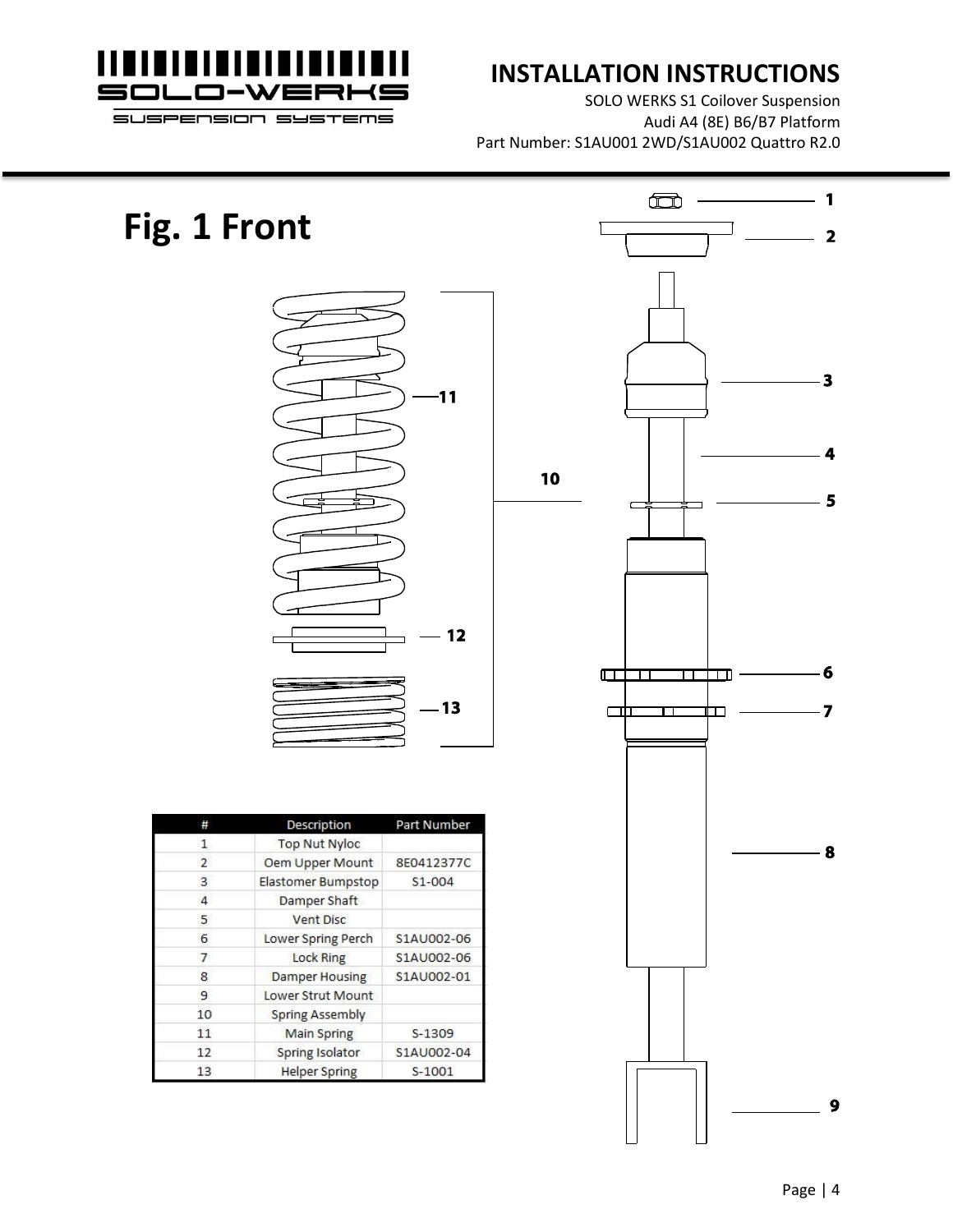

SOLO WERKS S1 Coilover Suspension Audi A4 (8E) B6/B7 Platform Part Number: S1AU001 2WD/S1AU002 Quattro R2.0

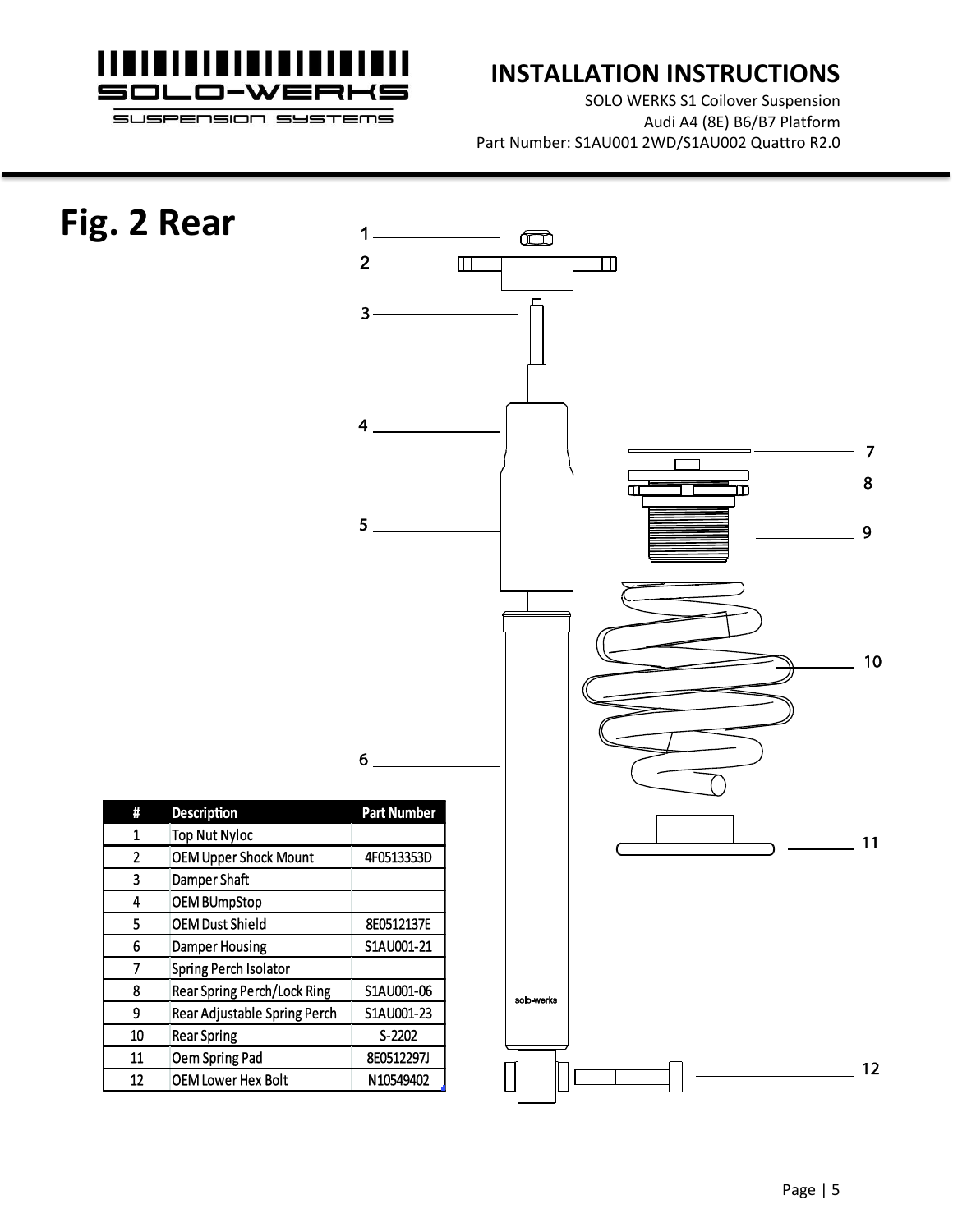

# **INSTALLATION INSTRUCTIONS**

SOLO WERKS S1 Coilover Suspension Audi A4 (8E) B6/B7 Platform Part Number: S1AU001 2WD/S1AU002 Quattro R2.0

### **Solo Werks Coilover Assembly and Installation – Front:**

- *1. Work in the OEM Upper Bearings - Rotate the bearing a few times to break it in*
	- *a. We have found that brand new or even existing bearings can get stuck as they have a very limited rotation when installed*
	- *b. If they are stuck or too hard to move, they will not allow the assembly to rotate as it should and will create a spring bind that will produce a "boing" or "clang" sound of the springs recoiling*

Assemble the coilover assembly with the OEM Strut Mount using the provided hardware as in the diagram Fig.1

- a. Top nut should be torqued to 44 ft-lbs. (Fig. 1 #1)
- b. Once assembled, we recommend starting the main perch at 25mm (1") of thread remaining below the main perch/spring seat using the included spanner wrench – actual vehicle height will be set later in the process. (Fig.1 # 7&8)

NOTE: Use of an anti-corrosion spray such as the Boeshield T-9 on the threads & main perch/spring seat at this point (Fig.1 # 7&8) can make the adjustment process much easier and will add an extra layer of protection. Boeshield T-9 is available from your Solo Werks dealer.

- 2. Insert strut assembly into vehicle
	- a. Reinstall three upper strut mount bolts but do not tighten at this time.
- 3. NOTE: Before proceeding with the next step, inspect the lower control arm is clean and free of debris (rust/dirt etc. (Fig.1 #10) before installation of the new strut assembly.
- 4. Raise suspension and reinstall bottom strut mount bolt into lower control arm
	- a. Do not torque at this time (Fig.1 #10)
- 5. Reinstall upper control arms into steering knuckle
- 6. Reinstall tie rod end into steering arm
- 7. Reinstall sway bar endlink to lower control arm and torque to 30 ft.-lbs.
- 8. Reconnect any lines/hoses or headlight sensors
- 9. Once vehicle is placed back on the ground under its own weight, Torque upper strut mount bolts to 50 ft-lbs and bottom strut bolt to 66 ft-lbs.
- 10. Make sure all attaching bolts are torqued properly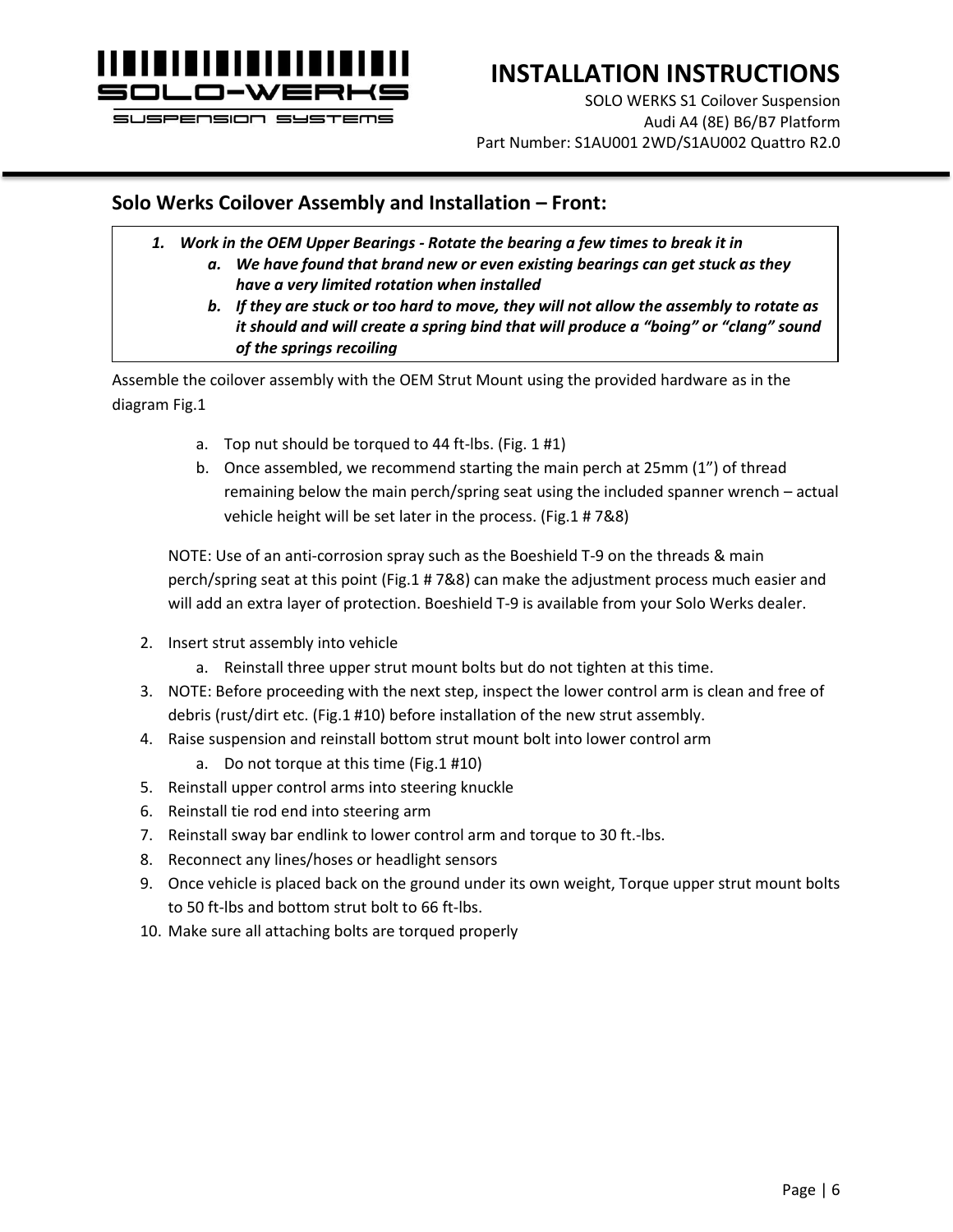

# **INSTALLATION INSTRUCTIONS**

SOLO WERKS S1 Coilover Suspension Audi A4 (8E) B6/B7 Platform Part Number: S1AU001 2WD/S1AU002 Quattro R2.0

### **Original Suspension Removal- Rear:**

**SOLO WERKS TIP:** *Disconnect Headlight level sensor from lower control arm before any other steps are taken. Disregard for this step could result in damage to sensor link.*

- 1. While Supporting lower trailing arm in the compressed position (loaded as if it is on the ground)
	- a. Remove (2) upper shock bolts holding upper shock mount (Fig.2 #2)
	- b. Remove lower shock bolt and remove shock from vehicle (Fig.2 #12)
	- c. Slowly lower rear trailing arm on both sides to remove the pressure on the rear springs
	- d. Remove oem upper shock mount and dust boot/bumpstop assembly (To be reused)
	- e. Make note of orientation of OEM parts to be reinstalled later. (Fig.2 #2)
- 2. Disconnect sway bar endlink from lower control arm
- 3. To help relieve tension and aid in removal of the rear springs the rear sub frame will now need to be "lowered".
	- a. Locate the Four mounting bolts (two per side w/ large washers)
	- b. Do not remove the bolts but back them out approx. 2" to allow sub frame to "hang"
	- c. It may also be necessary to remove the upper arm bolt from the rear knuckle (this is the bolt where camber adjustment is made)
- 4. As this is a stubborn process, the use of a spring compressor is also sometimes needed
- 5. Remove rear coil spring

### **Solo Werks Coilover Assembly and Installation – Rear:**

The Rear of this platform is a combination of a rear lowering spring & adjustable spring perch and specially matched shock absorber. The shock absorber does not need to be adjusted in any way to change the ride height.

**SOLO WORKS TIP:** *Just like the front struts, it is advisable to Prime the rear shocks as well. To purge the rear shocks: Refer to procedure on page 3.*

In the vertical position (as it would be installed in the vehicle):

- 1. Extend the shock rod to its full extent
- 2. Compress until 1" of the chrome shock rod is visible outside of the shock housing
- 3. Repeat 3-5 times or until the strokes feel consistent.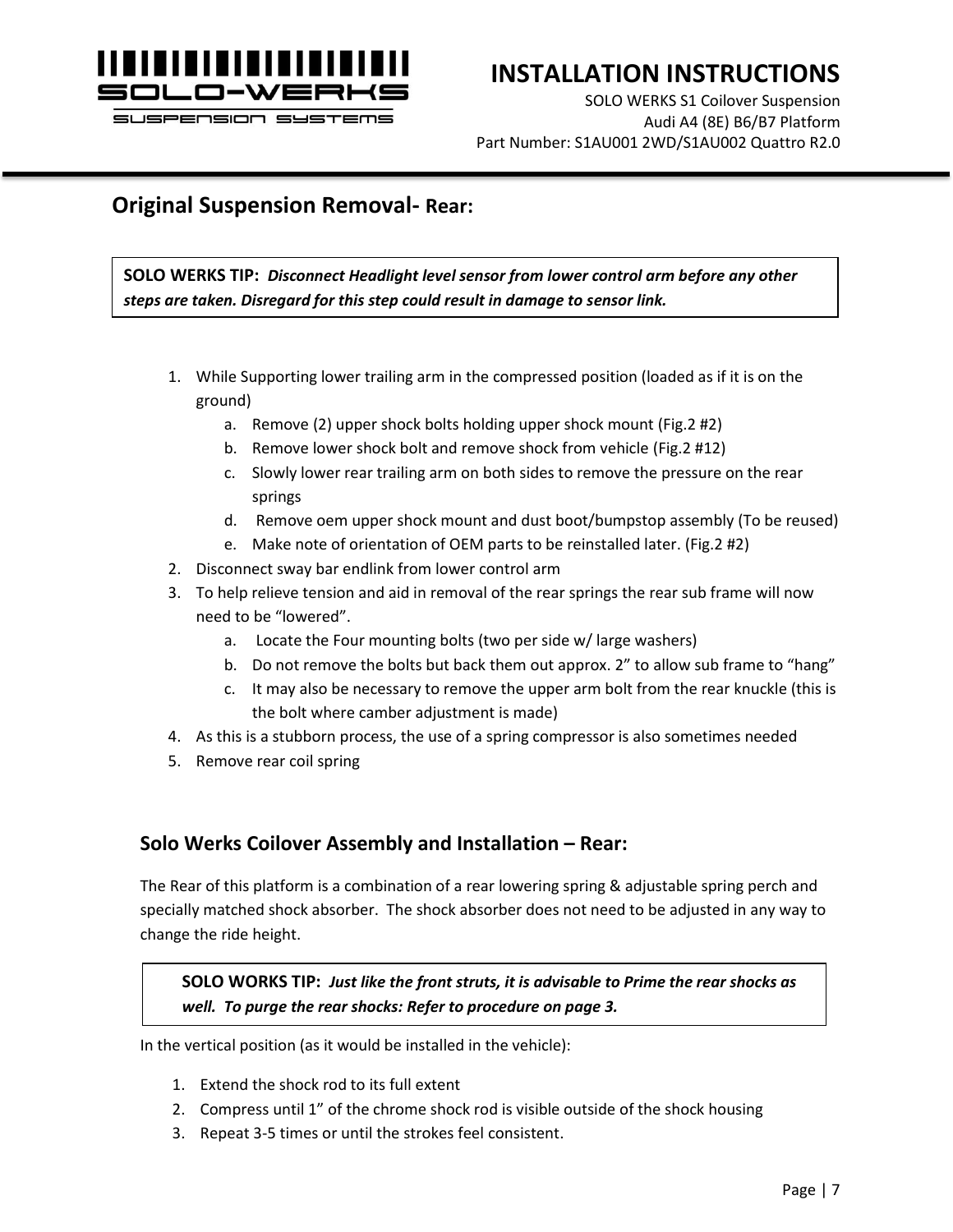

# **INSTALLATION INSTRUCTIONS**

SOLO WERKS S1 Coilover Suspension Audi A4 (8E) B6/B7 Platform Part Number: S1AU001 2WD/S1AU002 Quattro R2.0

### **Solo Werks Coilover Assembly and Installation – Rear con't.**

- 1. Remove both upper and lower factory spring pads from the vehicle, and ensure that both areas are clean and free of any dirt or debris.
- 2. Reinstall lower OEM spring pad and install new spring. (Fig.2 #11&10)
	- a. Install adjustable spring perch onto top of spring (Fig.2 #9)
- 3. Tighten four sub frame bolts to 65 ft.-lbs.

**Solo Werks Tip:** *On Quattro models make sure the supplied rubber spring perch isolator is installed in-between the chassis and the adjustable spring perch. (Fig. 2 #7*)

- 4. Assemble Solo-Werks rear shock (Fig.2) reusing OEM upper shock mount, Bump stop and Dust shield. Torque shock shaft nut (Fig.2 #1) to 18 ft-lbs.
- 5. Place shock into vehicle and reinstall two upper shock mount bolts and torque to 26 ft-lbs.
- 6. Re install the lower bolt / lock washer / washer assembly through the opening in the bottom of the control arm/axle.
	- a. Do not torque lower shock bolts until vehicle is back on the ground and all weight is on vehicle.
	- b. Torque lower shock bolts to 90 ft-lbs.

**Solo Werks Tip:** *When bolting in the lower perch, use a small amount of thread locker on the bolt to ensure that it does not rattle free during use (I.e. Loctite Blue 242)*

- 7. Reattach sway bar endlink and torque to 30 ft.-lbs.
- 8. Make sure all attaching bolts are torqued properly
- 9. Adjust final height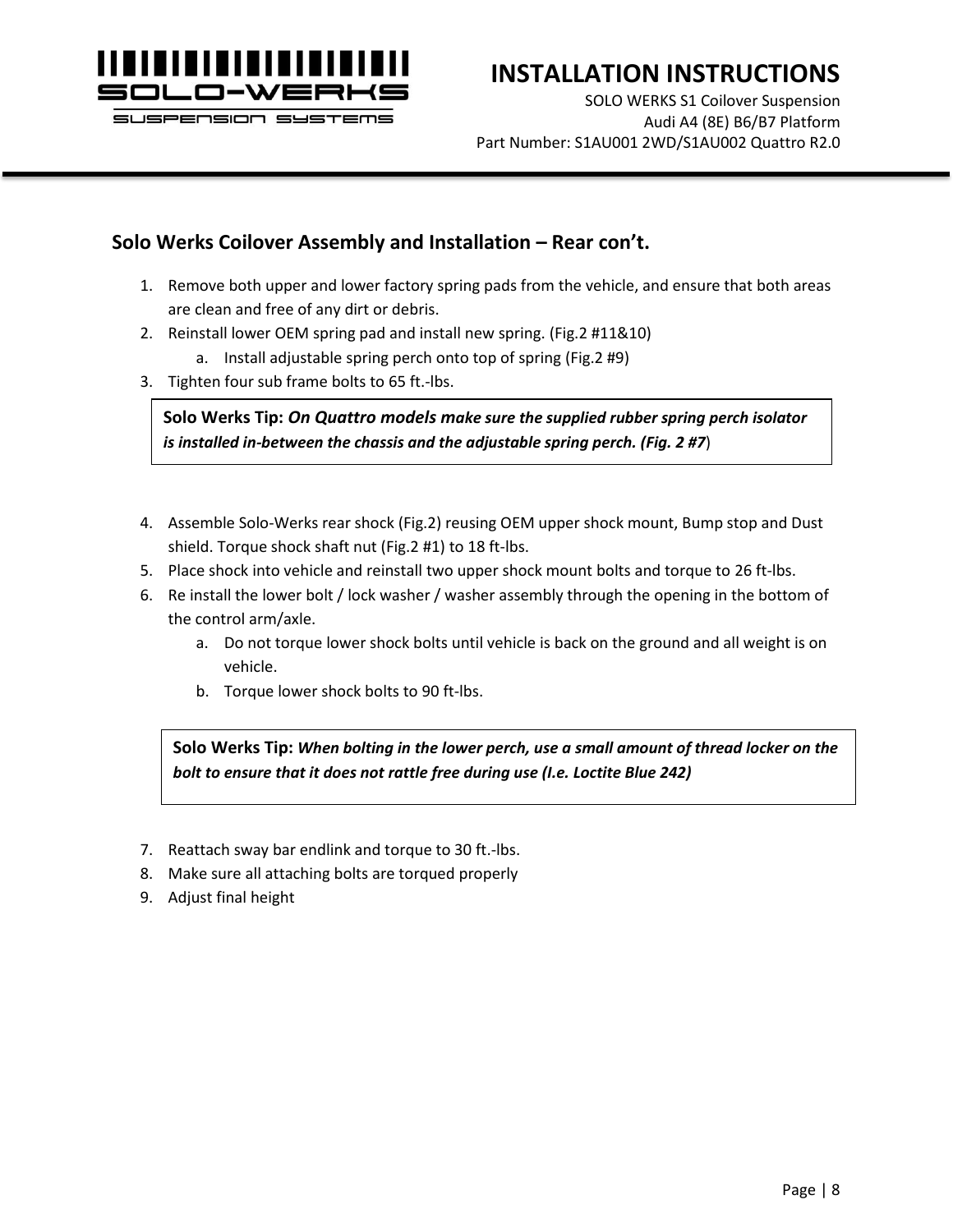

SOLO WERKS S1 Coilover Suspension Audi A4 (8E) B6/B7 Platform Part Number: S1AU001 2WD/S1AU002 Quattro R2.0

# **Solo Werks Coilover Final Details – Heights & Working Ranges**



|                                                                  |                                                                             |      | <b>Lowering Range</b> |         |         |                |      |                |  |
|------------------------------------------------------------------|-----------------------------------------------------------------------------|------|-----------------------|---------|---------|----------------|------|----------------|--|
|                                                                  |                                                                             |      | lin Mm                | in Inch |         |                |      |                |  |
| Model                                                            |                                                                             | Year | Front                 | Rear    | Front   |                | Rear |                |  |
| Audi B6/7 A4 Q Sedan                                             |                                                                             |      | $01'-07'$             | 40-80mm | 40-80mm | $1.6" - 3.35"$ |      | $1.6" - 3.35"$ |  |
| <b>Front Measurement</b>                                         |                                                                             |      |                       |         |         |                |      |                |  |
|                                                                  | Max low mm   Max low Inch   Max high mm   Max high Inch   OEM mm   OEM Inch |      |                       |         |         |                |      |                |  |
| 305mm                                                            | 12"                                                                         |      |                       | 350     | 13.75"  |                | 390  | 15.35"         |  |
| <b>Rear Measurement</b>                                          |                                                                             |      |                       |         |         |                |      |                |  |
| Max low mm   Max low Inch   Max high mm   Max high Inch   OEM mm |                                                                             |      |                       |         |         |                |      | OEM Inch       |  |
| 305mm                                                            | 12"                                                                         |      |                       | 350     | 13.75"  |                | 390  | 15.35"         |  |

• These measurements are in place to allow both front and rear dampers to operate properly and allow for ample shock travel.

- All measurements will be referenced from "center of wheel hub to bottom lip of fender" (see example figure "a")
- Using this system outside of this range can cause premature failure and is cause to void your manufacturer specified warranty.
- Helper springs are intended to keep preload on the main spring under full suspension extension, do not remove!